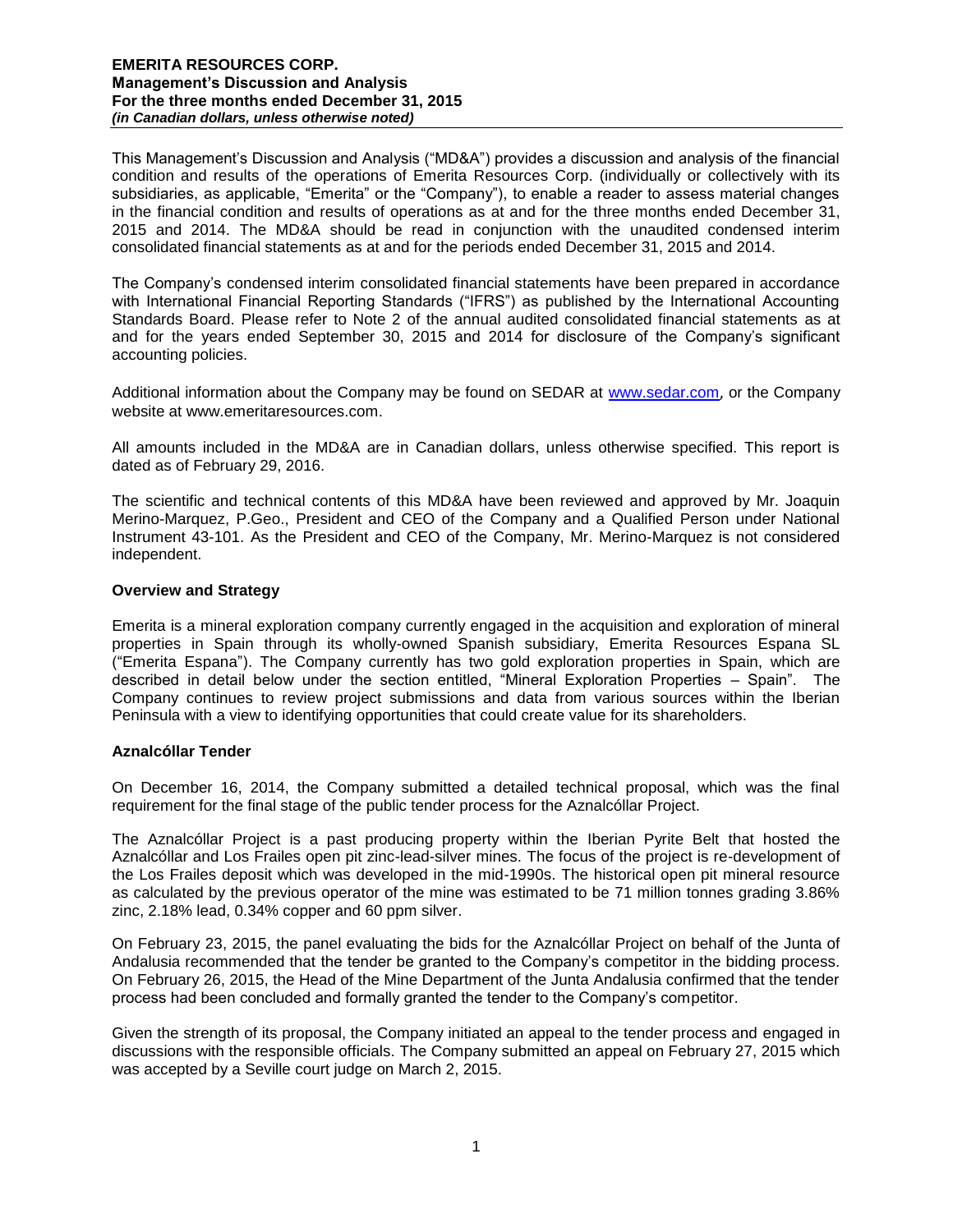In November 2015, the Court of Seville issued a resolution to the recent investigation regarding the public tender process to award the mining rights to the Aznalcóllar Project. The judge of the Seville court essentially ruled that although there was not sufficient evidence to prove beyond a doubt the existence of a criminal act, the evidence clearly demonstrated the existence of numerous administrative irregularities that must be resolved by the administrative courts of Seville to ensure that the Aznalcóllar Project is awarded to the rightful bidder as per well-established public tender legislation.

Further to this ruling, Emerita is continuing the legal process in the administrative court against the Aznalcóllar granting resolution as recommended by the Judge. The Company is confident that appealing the Court of Seville's ruling while at the same time filing a claim in the administrative courts is the most effective way to ensure that its rights to a fair and legal process in the granting of the Aznalcollar Project are ultimately adhered to. The timing of the legal process cannot be determined at this time and whether or not this process will result in the Company ultimately winning the rights to Aznacollar Project remains uncertain.

# **Mineral Exploration Properties – Spain**

The Company has interests in two gold exploration properties. The two properties are Las Morras located in the Extremadura region, Spain, and the other is Sierra Alta located in the Asturias region in northwestern Spain. Each of the properties is comprised of exploration permits that were issued by the Extremadura regulatory authorities and the Asturian regulatory authorities, respectively.

# *Las Morras Property – Description*

The original permit for Las Morras Property was comprised of 230 claims, totaling approximately 7,000 hectares. The permit for Las Morras was granted in 2012 and expired on April 17, 2015 but was renewable for an additional three year term. The Company applied for an additional two year term and received approval of the renewal for a period of two years on August 20, 2015. This property is located in the eastern part of the Badajoz province of Spain. In 2013, the Company applied for five additional permits around the Las Morras Project area in the Extremadura Region. Between November 2014 and January 2015, the Company received the notice from the Extremadura Region authorities that these five additional permits had been granted. The additional permits covered areas of Matillas, La Machuela, El Alandre, Matajarda and Garbayuela. As a result of difficult financing conditions, the Company decided to cancel these permits on March 12, 2015.

# *Las Morras Property – Exploration*

The Company carried out a geochemical exploration campaign in November and December 2014, consisting of 731 meters of trenching and a total of 95 samples.

The goal of this program was to attempt to better understand the relationship between phases of quartz veining and gold, and to test geophysical anomalies. Quartz veining of at least two phases can be seen in these trenches. An early phase of veining trending in a W-E direction, along foliation, could be the first phase of veining. It presents many boudins and is well foliated (augened). The other main trend, that is likely younger, but maybe not the youngest phase of quartz veining is trending to a NE-SW direction (070). These veins can be quite large, but remain weakly deformed compared to the early W-E phase.

Both of these phases have well foliated conjugate sets of minor veinlets. There appears to also be a very late set of fracture filling veins that trend in all directions, crossing lithologies with knife edge contacts. These major sets of veins were opened by trenching over a 20m width and 34m long, in a large zone of carbonate alteration with Fe, so intense to make rocks soft as soap. All phases and sets were sampled. The results showed weak gold anomalies that correlated very well with moderate arsenic anomalies.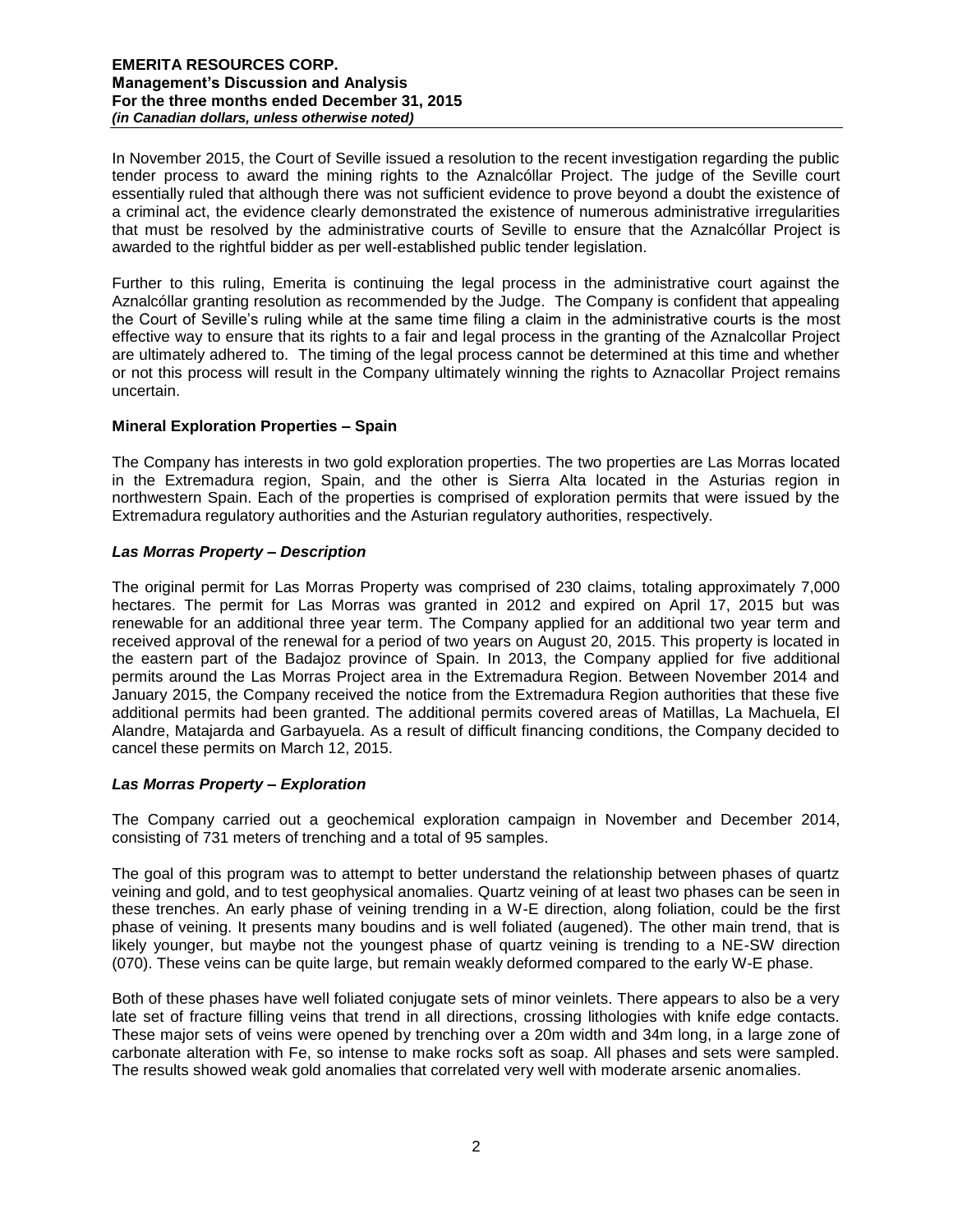# *Las Morras Property – Outlook*

Conditional on financing, the Company expects to do a moderate exploration program on its 100% owned Las Morras property. As a result of the previous geochemical and geophysical exploration campaigns, two areas have been prioritized in the Las Morras property, the Central zone, which contains two target areas, and the Northwestern zone, which contains one target area.

# *Peña Encina Property – Description and Outlook*

The Peña Encina Property is comprised of one exploration permit that expired on April 18, 2015. The Company did not apply for a renewal of this property and for this reason has written down the full value of the property as at March 31, 2015.

# *Sierra Alta Property – Description and Outlook*

The Sierra Alta property is comprised of one exploration permit which consists of 90 mining claims comprising 2,700 hectares in the Asturias region in northwestern Spain. The Company applied for the permit on November, 18 2013 and received notice that the property had been granted on July, 8 2015 through the publication of the granting in the regional gazette. From that date, the concession is valid for a three year term and is renewable for equal and successive periods of three years. The permit will expire on July 2018.

# **Liquidity and Capital Resources**

As at December 31, 2015, the Company had a working capital deficit of \$951,785 (September 30, 2015 – working capital deficit of \$979,541), which included a cash balance of \$178,604 (September 30, 2015 - \$50,477), amounts receivable of \$99,253 (September 30, 2015 - \$102,012), and prepaid expenses and advances of \$2,198 (September 30, 2015 - \$5,599), offset by accounts payable and accrued liabilities of \$1,231,840 (September 30, 2015 - \$1,137,629).

On April 27, 2015, the Company completed a non-brokered private placement financing by issuing 11,000,000 common shares at a price of \$0.05 per common share for gross proceeds of \$550,000.

On December 24, 2015 the Company completed a non-brokered private placement financing comprising of 4,250,000 units (the "Units") at a purchase price of \$0.05 per Unit for gross proceeds of \$212,500. The primary use of proceeds was to pay overdue current liabilities and further reduce the Company's working capital deficit. Each Unit is comprised of one common share in the capital of the Company and one common share purchase warrant ("Warrant"). Each Warrant entitles the holder thereof to purchase one common share at an exercise price of \$0.10 for a period of 24 months following December 24, 2015.

# **Results of Operations**

During the three months ended December 31, 2015, the Company recorded a loss of \$17,157, or \$Nil per share, compared with a loss of \$1,060,051, or \$0.02 per share, during the three months ended December 31, 2014.

Expenses incurred during the three months ended December 31, 2015 included \$64,335 in consulting and management fees; \$7,483 in shareholders communications and filing fees; \$(33) in travel expense, largely related to travel to the Company's properties in Spain; \$3,136 in office expenses for office administration services; and \$4,000 in share-based compensation expense. During the year ended December 31, 2015, project evaluation expenses of \$96,316 were incurred relating to the evaluation of possible mineral properties within Spain. These project evaluation expenses primarily included fees for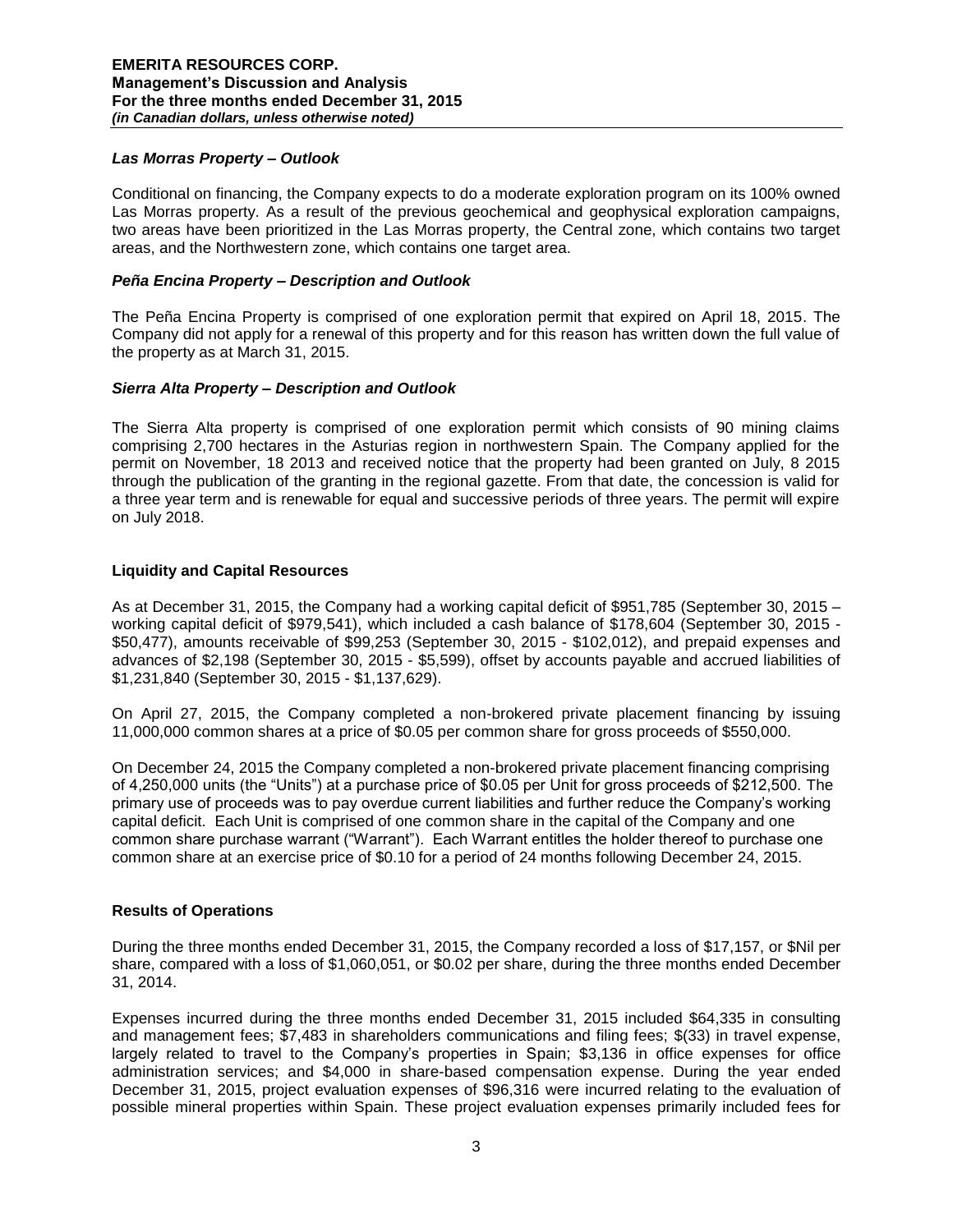numerous professionals who were involved in the preparation of the Aznalcóllar tender document submitted to the Government of Andalucia.

Expenses incurred during the three months ended December 31, 2014 included \$185,513 in consulting and management fees; \$16,934 in shareholders communications and filing fees; \$47,097 in travel expense, largely related to travel to the Company's properties in Spain; \$22,896 in office expenses for office administration services; \$14,286 in professional fees related to the preparation and audit of the Company's financial statements; and project evaluation expenses of \$771,472 relating to the evaluation of mineral properties in Spain.

### **Cash flows**

### *Three months ended December 31, 2015*

During the three months ended December 31, 2015, the Company generated cash of \$87,809 on operating activities. Cash used in operating activities consisted primarily of new project evaluation expenses incurred on the Company's properties in Spain, and corporate general and administrative expenses.

During the three months ended December 31, 2015, investing activities used \$171,333 which related to office equipment and general overhead for exploration and evaluation expenditures on the Company's properties in Spain, including new project evaluation.

During the three months ended December 31, 2015, financing activities generated \$211,692 from the net proceeds from the private placement which closed on December 24, 2015.

#### *Three months ended December 31, 2014*

During the three months ended December 31, 2014, the Company used cash of \$1,047,742 on operating activities. Cash used in operating activities consisted mainly of new project evaluation expenses incurred on the Company's properties in Spain, and corporate general and administrative expenses.

During the three months ended December 31, 2014, investing activities generated \$295,229 which related to office equipment and general overhead for exploration and evaluation expenditures on the Company's properties in Spain.

#### **Off-Balance Sheet Items**

As at December 31, 2015, the Company did not have any off-balance sheet items.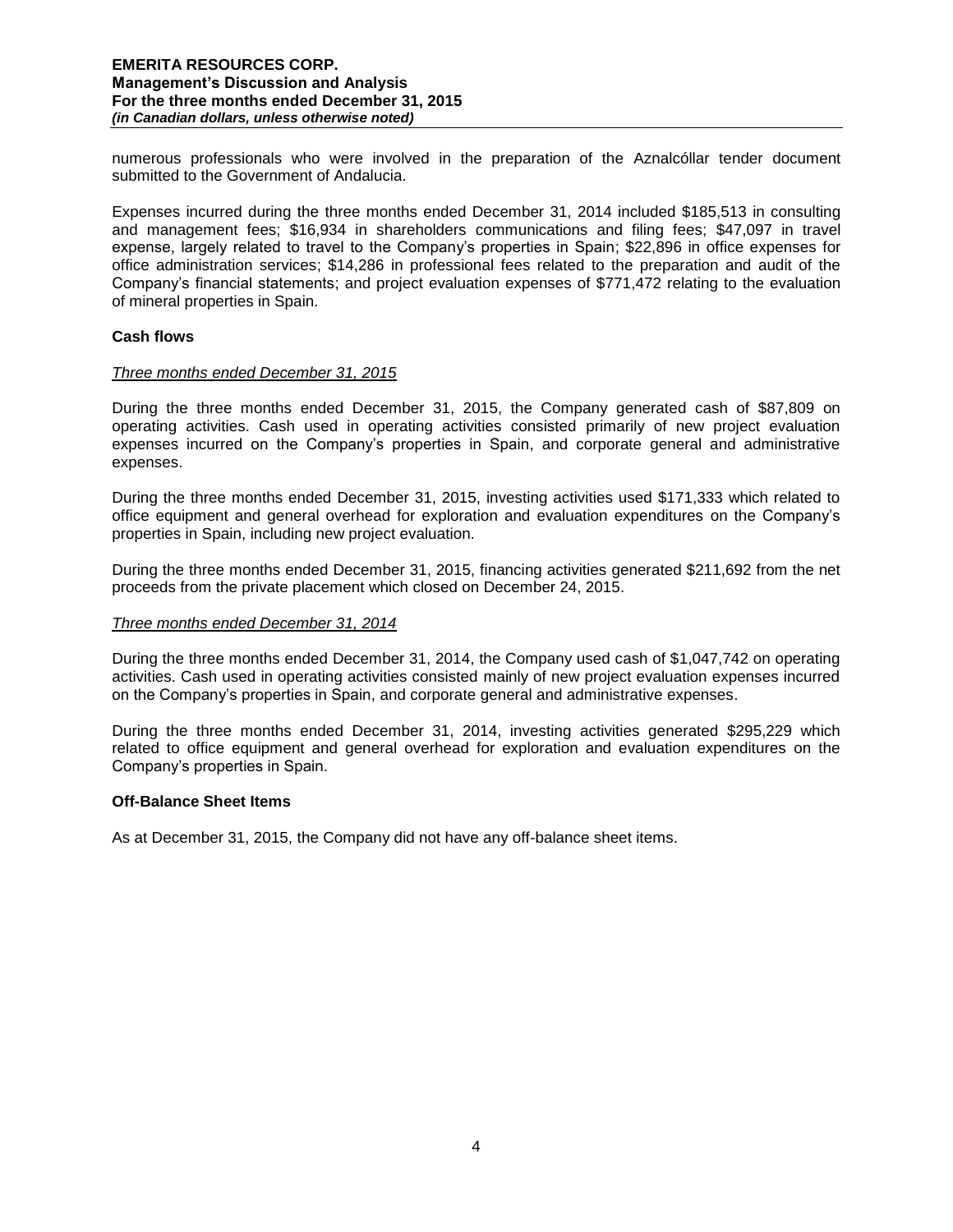# **Select Quarterly Information**

Select quarterly financial information for the most recent eight quarters is presented in the table below:

|                    |             | <b>Operating</b> |             |                |                     |
|--------------------|-------------|------------------|-------------|----------------|---------------------|
| <b>Period</b>      | Revenue (1) | costs            | Loss        | Loss per share | <b>Total assets</b> |
|                    |             |                  |             |                |                     |
| Q1- December 2015  |             | 175,237          | (17, 157)   | (0.00)         | 1,489,367           |
| Q4- September 2015 |             | 202,450          | (207, 692)  | (0.00)         | 1,196,621           |
| Q3- June 2015      |             | 242,156          | (255, 413)  | (0.00)         | 1,225,957           |
| Q2- March 2015     |             | 747,782          | (750, 548)  | (0.02)         | 979,263             |
| Q1- December 2014  |             | 1,058,198        | (1,060,051) | (0.02)         | 1,640,243           |
| Q4- September 2014 |             | 487,450          | (584, 808)  | (0.01)         | 2,238,699           |
| Q3- June 2014      | -           | 358,511          | (356, 495)  | (0.01)         | 1,468,103           |
| Q2- March 2014     |             | 464.863          | (471,516)   | (0.01)         | 1,794,826           |

Explanatory Notes:

1) The Company has no sales revenues.

### **Outstanding Share Data**

As at January 28 2016, the Company had 63,337,829 common shares, 15,250,000 warrants and 560,000 stock options outstanding. 3,000,000 stock options expired on January 10, 2016.

### **Financial Instruments**

Financial instruments recorded at fair value on the statement of financial position are classified using a fair value hierarchy that reflects the significance of the inputs used in making the measurements. The fair value hierarchy has the following levels:

- a) Level 1 Unadjusted quoted prices in active markets for identical assets or liabilities;
- b) Level 2 Inputs other than quoted prices that are observable for assets or liabilities, either directly or indirectly; and
- c) Level 3 Inputs for assets and liabilities that are not based on observable market data.

The fair value hierarchy requires the use of observable market inputs whenever such inputs exist. A financial instrument is classified to the lowest level of the hierarchy for which a significant input has been considered in measuring fair value.

The Company's financial instruments include cash, and accounts payable and accrued liabilities. The carrying values of these financial instruments reported in the statement of financial position approximate their respective fair values due to the relatively short-term nature of these instruments.

As at December 31, 2015, the Company had no instruments to classify in the fair value hierarchy.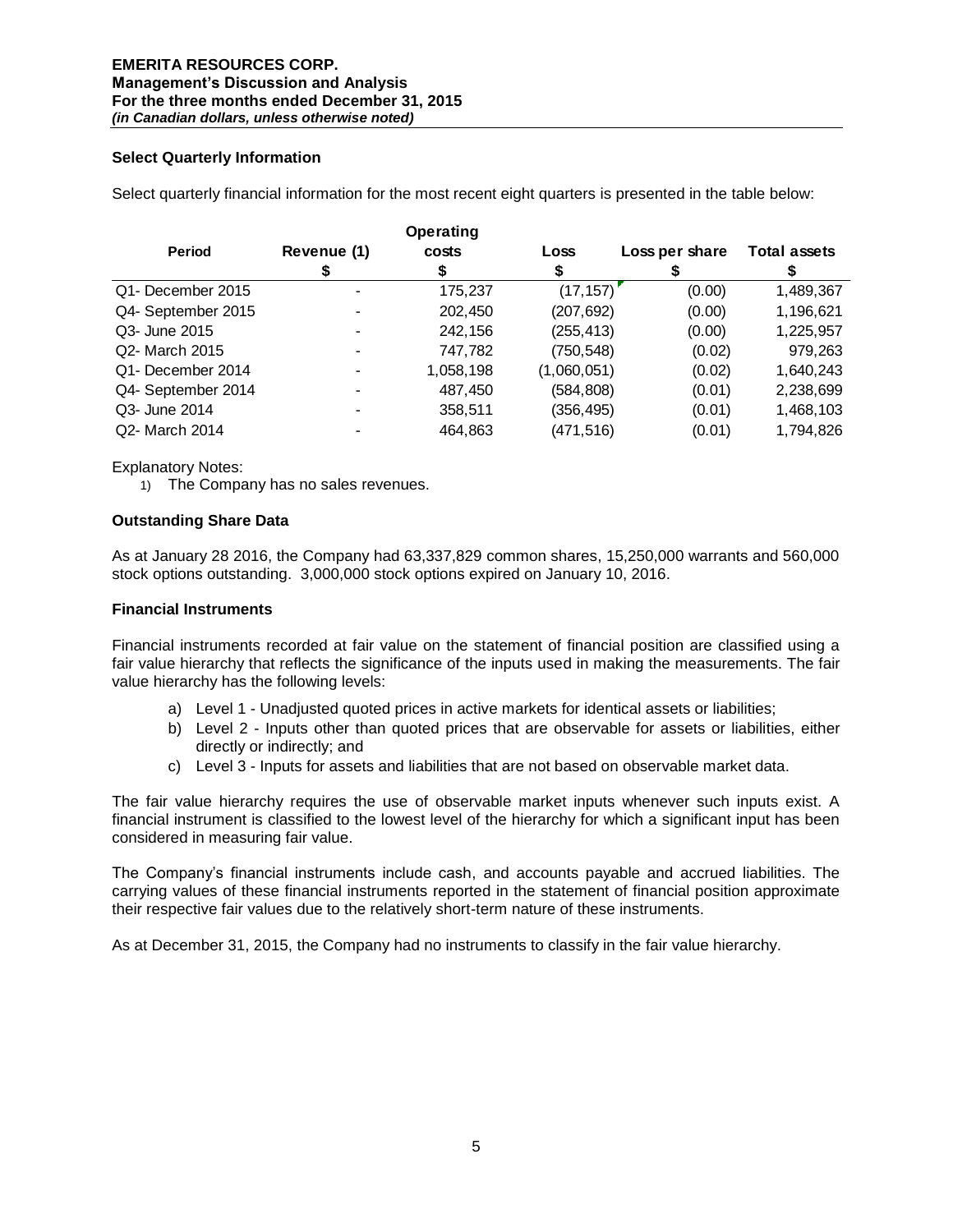The Company's risk exposures and the impact on the Company's financial instruments are summarized below:

### (a) *Credit risk*

Counterparty credit risk is the risk that the financial benefits of contracts with a specific counterparty will be lost if a counterparty defaults on its obligations under the contract. This includes any cash amounts owed to the Company by those counterparties, less any amounts owed to the counterparty by the Company where a legal right of set-off exists and also includes the fair values of contracts with individual counterparties which are recorded in the financial statements.

# a. *Trade credit risk*

The Company is not exposed to significant trade credit risk.

#### b. *Cash*

In order to manage credit and liquidity risk the Company's policy is to invest only in highly rated investment grade instruments that have maturities of three months or less. Limits are also established based on the type of investment, the counterparty and the credit rating.

### (b) *Currency risk*

Currency risk is the risk that the fair value of, or future cash flows from, the Company's financial instruments will fluctuate because of changes in foreign exchange rates. The Company's foreign currency risk arises primarily with respect to the Euro from its property interests in Spain and US dollars from operations. Fluctuations in the exchange rates between these currencies and the Canadian dollar could have a material effect on the Company's business, financial condition and results of operations. The Company does not engage in any hedging activity to mitigate this risk.

As at December 31, 2015 and September 30, 2015, the Company had the following financial instruments and denominated in foreign currency (expressed in Canadian dollars):

#### **December 31, 2015**

|                                          | Euro      | US dollars |
|------------------------------------------|-----------|------------|
| Cash                                     | 7.913     |            |
| Accounts payable and accrued liabilities | (466.181) | (123, 145) |
|                                          | (458.268) | (123, 141) |

#### **September 30, 2015**

|                                          |   | Euro         | US dollars |
|------------------------------------------|---|--------------|------------|
| Cash                                     |   | 38.391       | 5.352      |
| Accounts payable and accrued liabilities |   | (465.855)    | (124.898)  |
|                                          | S | (427.464) \$ | (119.546)  |

A 1% strengthening (weakening) of the Canadian dollar against the Euro and US dollars would decrease (increase) net loss by approximately \$4,500 and \$1,200 (September 30, 2015 - \$4,000 and \$1,200) respectively.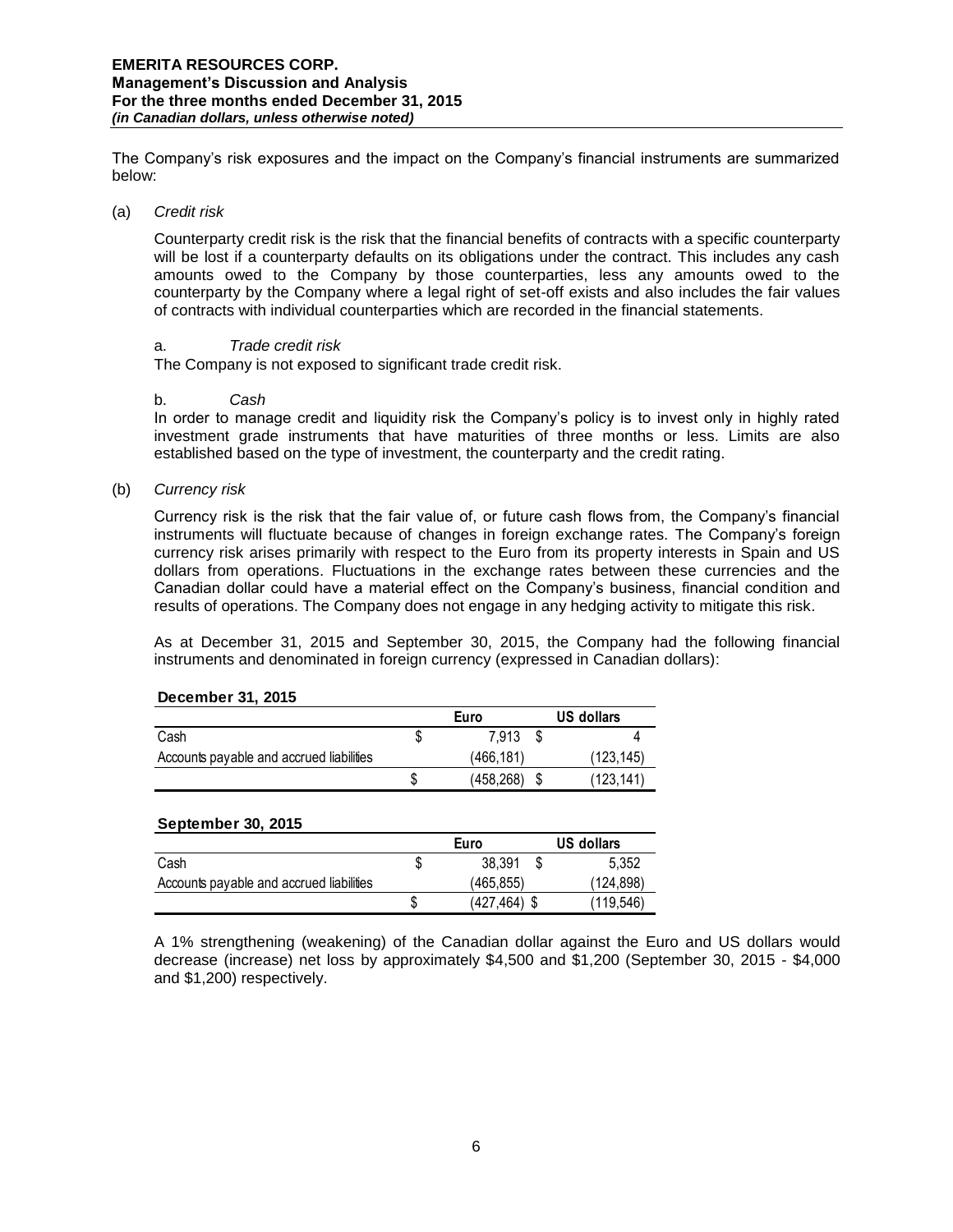# *(c) Liquidity risk*

Liquidity risk is the risk that an entity will encounter difficulty in meeting obligations associated with financial liabilities. The Company's approach to managing liquidity risk is to ensure that it will have sufficient liquidity to meet liabilities when due. At December 31, 2015, the Company had a cash balance of \$178,604 (September 30, 2015 - \$50,477) to settle current liabilities of \$1,231,840 (September 30, 2015 - \$1,137,629).

### *(d) Commodity / Equity price risk*

The Company is exposed to price risk with respect to commodity and equity prices. Equity price risk is defined as the potential adverse impact on the Company's earnings due to movements in individual equity prices or general movements in the level of the stock market. Commodity price risk is defined as the potential adverse impact on earnings and economic value due to commodity price movements and volatilities. The Company closely monitors commodity prices, as it relates to gold, individual equity movements and the stock market to determine the appropriate course of action to be taken by the Company. Commodity price risk is remote as the Company is not a producing entity.

### **Critical Accounting Policies**

The Company's significant accounting policies are described in Note 2 to the audited consolidated financial statements for the three months ended December 31, 2015. The preparation of statements in conformity with IFRS requires management to make estimates and assumptions that affect the reported amounts of assets and liabilities at the date of the financial statements and reported amounts of expenses during the reporting period. Actual outcomes could differ from these estimates. The following is a list of the accounting policies that management believes are critical, due to the degree of uncertainty regarding the estimates and assumptions involved and the magnitude of the asset, liability or expense being reported:

- Foreign currencies
- Exploration and evaluation properties
- Income tax accounts

#### *Foreign currencies*

The presentation and functional currency of the Company is the Canadian dollar.

Transactions in currencies other than the functional currency are recorded at the rates of exchange prevailing on the dates of the transactions. At each financial position reporting date, monetary assets and liabilities that are denominated in foreign currencies are translated at the rates prevailing at the date of the statement of financial position. Exchange differences are recognized in operations in the period in which they arise.

The Company makes expenditures and incurs costs in Euros ("EUR") and United States Dollars ("US\$"). At December 31, 2015, one Canadian dollar was worth US\$0.7225 (September 30, 2015– US\$0.7493) and EUR 0.6654 (September 30, 2015 – EUR 0.6689). During the three months ended December 31, 2015, the average value of one Canadian dollar was US\$0.7490 (December 31, 2014 – US\$0.8801) and EUR 0.6845 (September 30, 2014 – EUR 0.7049).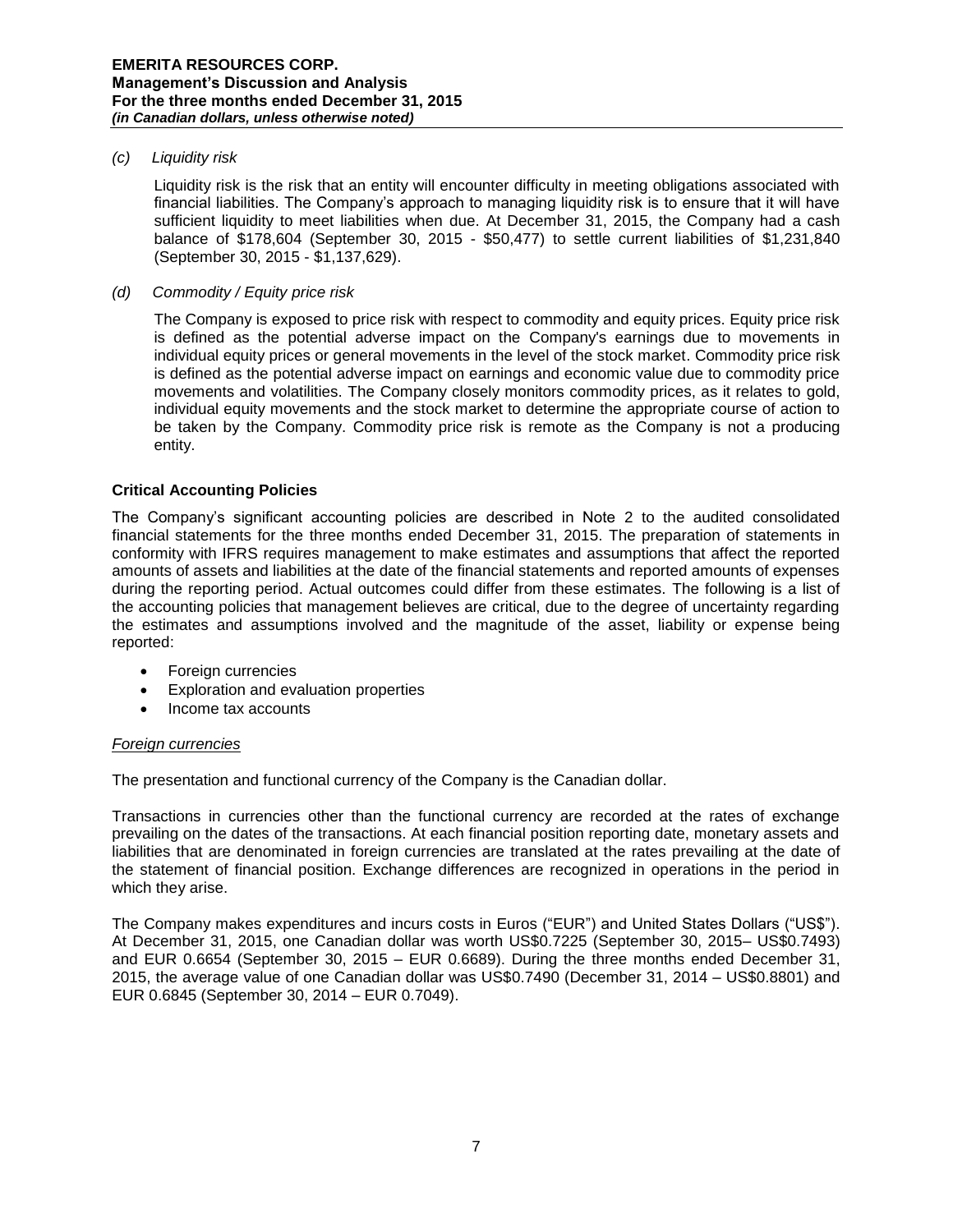*Exploration and evaluation properties*

|                                          | Total     |
|------------------------------------------|-----------|
|                                          |           |
| Balance, September 30, 2015              | 991,834   |
| Cost incurred during the period:         |           |
| Land management fees, taxes and permits  | 2,324     |
| Labour, contract geologists, prospectors |           |
| Field expenses                           | 1,180     |
| Sample analysis                          |           |
| <b>Technical reports</b>                 |           |
| Travel, meals and accommodations         | 3,467     |
| Vehicle and fuel                         |           |
| Overhead - Project office Sevilla        | 165,945   |
| Balance, December 31, 2015               | 1.164.751 |

Once a license to explore an area has been secured, expenditures on exploration and evaluation activities are capitalized to exploration and evaluation properties and classified as a component of property, plant and equipment.

Exploration expenditures relate to the initial search for deposits with economic potential and to detailed assessments of deposits or other projects that have been identified as having economic potential.

Management reviews the carrying value of capitalized exploration and evaluation costs at least annually. The review is based on the Company's intentions for the development of the undeveloped property. Subsequent recovery of the resulting carrying value depends on successful development or sale of the undeveloped project. If a project does not prove viable, all irrecoverable costs associated with the project net of any impairment provisions are written off to operations.

The recoverability of amounts shown for exploration and evaluation properties is dependent upon the discovery of economically recoverable reserves, the ability of the Company to obtain financing to complete development of the properties, and on future production or proceeds of disposition.

Costs recovered in excess of the carrying amount are recognized in operations. At December 31, 2015, the Company had exploration and evaluation properties on the statement of financial position of \$1,164,751 (September 30, 2015 - \$991,834).

#### **Commitments and Contingencies**

The Company's exploration activities are subject to various laws and regulations governing the protection of the environment. These laws and regulations are continually changing and generally becoming more restrictive. The Company believes its operations are materially in compliance with all applicable laws and regulations. The Company expects to make expenditures to comply with such laws and regulations.

The Company is party to certain management contracts. These contracts contain minimum commitments of approximately \$300,000 (2014 - \$300,000) and additional contingent payments of up to approximately \$1,180,000 (2014 - \$1,120,000) upon the occurrence of a change of control. As a triggering event has not taken place, the contingent payments have not been reflected in these consolidated financial statements.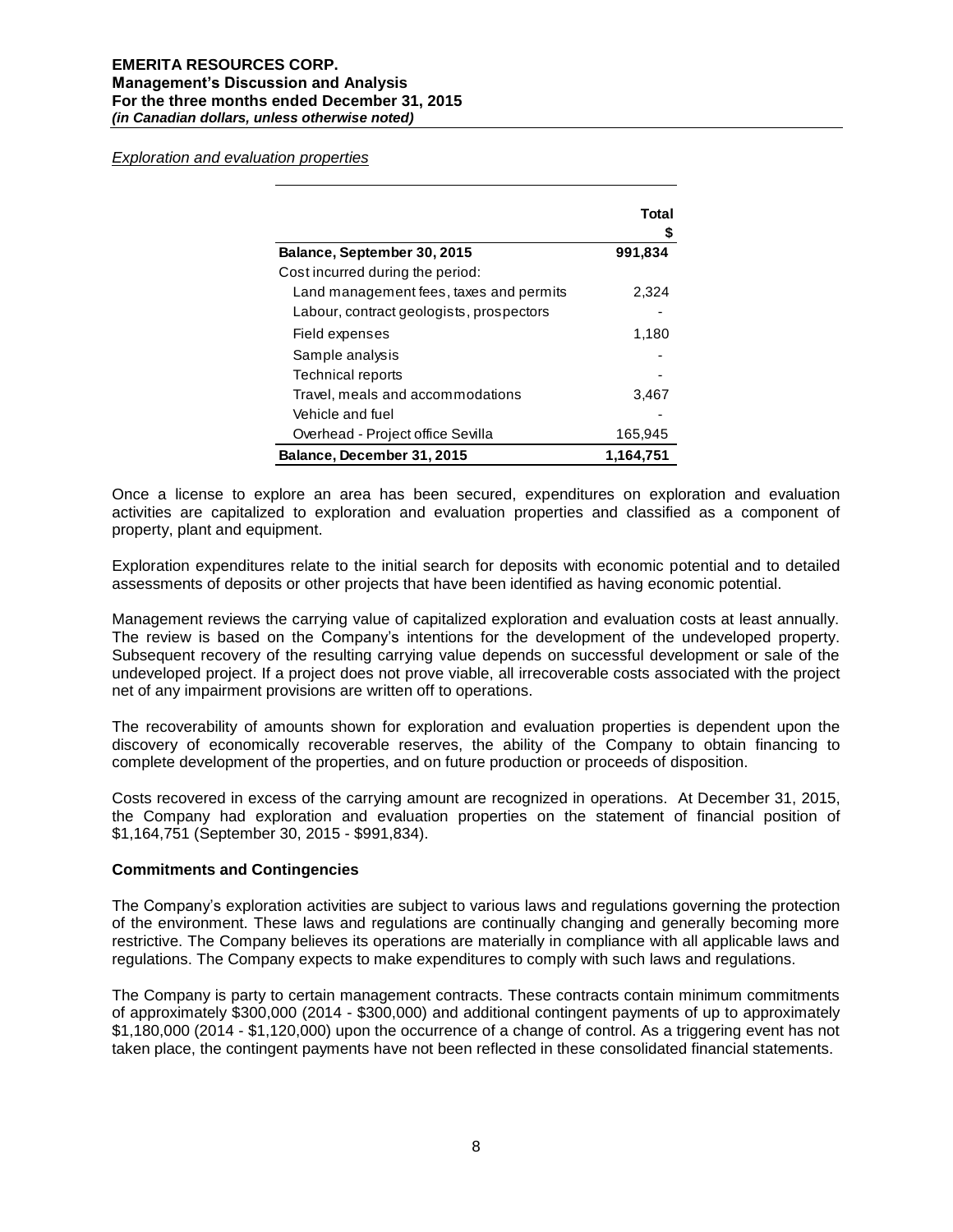# **Transactions with related parties**

The Company shares office space with other companies who may have common officers or directors. The costs associated with this space are administered by an unrelated company.

As at December 31, 2015, an amount of \$327,526, included in accounts payable, were owed to directors and officers of the Company (September 30, 2015 - \$297,163). The amounts outstanding on fees are unsecured, non-interest bearing, with no fixed terms of repayment.

### *Compensation of key management personnel of the Company*

In accordance with IAS 24, key management personnel are those persons having authority and responsibility for planning, directing and controlling the activities of the Company directly or indirectly, including any directors (executive and non-executive) of the Company. During the three months ended December 31, 2015 and 2014, the remuneration of directors and other members of key management personnel are as follows:

|                     |      | Three months ended |  |         |  |
|---------------------|------|--------------------|--|---------|--|
|                     |      | December 31,       |  |         |  |
|                     | 2015 |                    |  | 2014    |  |
| Short-term benefits |      | 74.639             |  | 119,681 |  |

# **Risk Factors**

Mining exploration inherently contains a high degree of risk and uncertainty, which even a combination of careful evaluation, experience and knowledge may not eliminate. The following are certain factors relating to the business of the Company, which factors investors should carefully consider when making an investment decision concerning the Company shares. These risks and uncertainties are not the only ones facing the Company. Additional risks and uncertainties not presently known that the Company currently deems immaterial, may also impair the operations of the Company. If any such risks actually occur, the financial condition, liquidity and results of operations of the Company could be materially adversely affected and the ability of the Company to implement its growth plans could be adversely affected. An investment in the Company is speculative. An investment in the Company will be subject to certain material risks and investors should not invest in securities of the Company unless they can afford to lose their entire investment. The following is a description of certain risks and uncertainties that may affect the Company.

# *Substantial Capital Requirements and Liquidity*

Substantial additional funds for the establishment of the Company's current and planned operations will be required. No assurances can be given that the Company will be able to raise the additional funding that may be required for such activities, should such funding not be fully generated from operations. Mineral prices, environmental rehabilitation or restitution, current financial conditions, revenues, taxes, capital expenditures, operating expenses and geological results are all factors which will have an impact on the amount of additional capital that may be required. To meet such funding requirements, the Company may be required to undertake additional equity financing, which would be dilutive to shareholders. Debt financing, if available, may also involve restrictions on financing and operating activities. There is no assurance that additional financing will be available on terms acceptable to the Company or at all. If the Company is unable to obtain additional financing as needed, it may be required to reduce the scope of its operations and pursue only those projects that can be funded through cash flows generated from its existing operations, if any.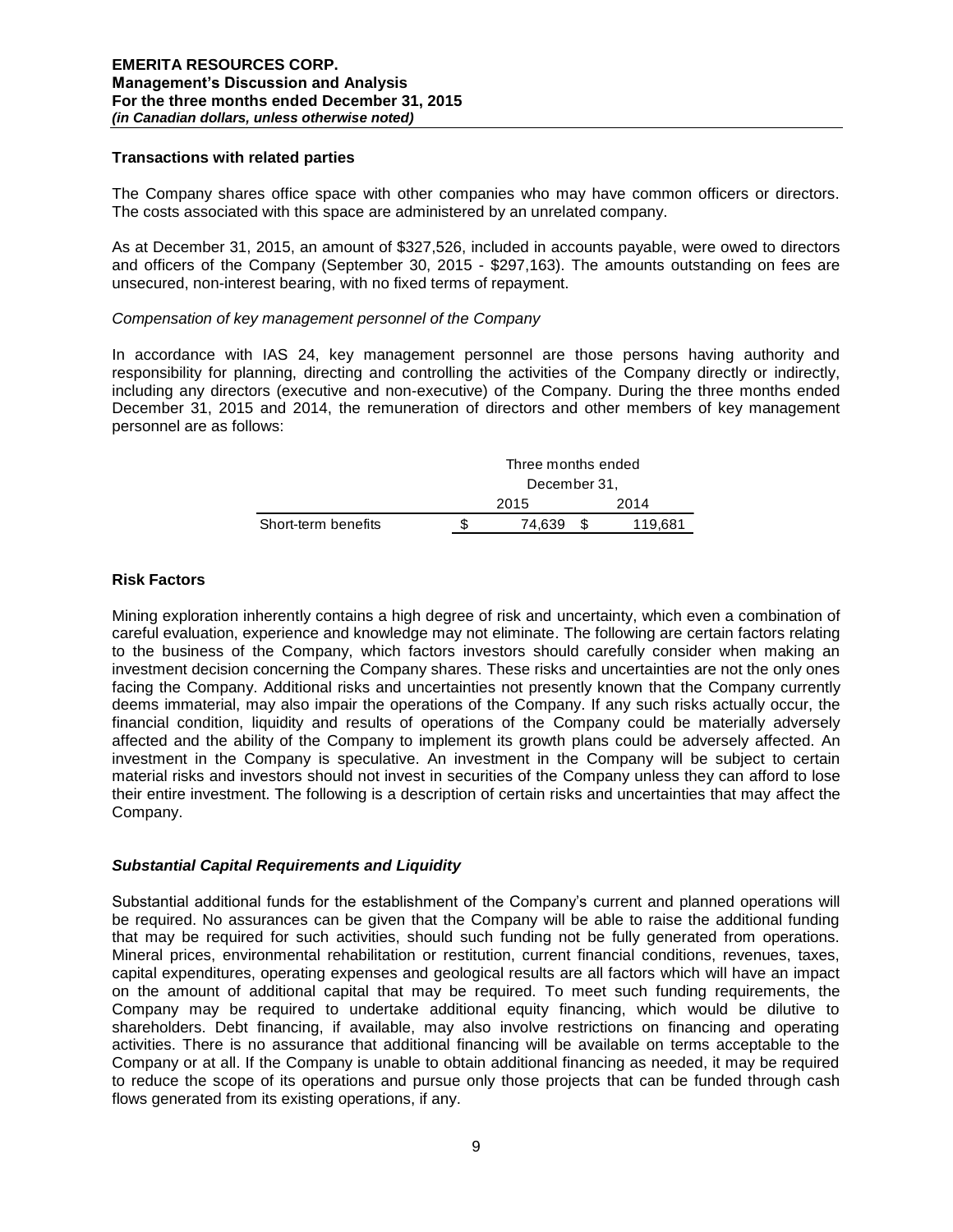# *Financing Risks and Dilution to Shareholders*

The Company has limited financial resources, no operations and no revenues. Even if the Company's exploration program on one or more of its properties is successful, additional funds will be required for the purposes of further exploration and development. There can be no assurance that the Company will be able to obtain adequate financing in the future or that such financing will be available on favourable terms or at all. It is likely such additional capital will be raised through the issuance of additional equity which would result in dilution to the Company's shareholders.

### *Limited Operating History*

The Company is a relatively new company with limited operating history. The Company only recently acquired its interest in its properties and the Company has no history of business or mining operations, revenue generation or production history. The Company has yet to generate a profit from their activities. The Company will be subject to all of the business risks and uncertainties associated with any new business enterprise, including the risk that it will not achieve its growth objective. The Company anticipates that it may take several years to achieve positive cash flow from operations.

### *No Mineral Resources or Mineral Reserves*

Resource exploration is a speculative business, characterized by a number of significant risks including, among other things, unprofitable efforts resulting not only from the failure to discover mineral deposits but also from finding mineral deposits that, though present, are insufficient in quantity and quality to return a profit from production. The marketability of minerals acquired or discovered by the Company may be affected by numerous factors which are beyond the control of the Company and which cannot be accurately predicted, such as market fluctuations, the proximity and capacity of milling facilities, mineral markets and processing equipment, and such other factors as government regulations, including regulations relating to royalties, allowable production, importing and exporting of minerals, and environmental protection, the combination of which factors may result in the Company not receiving an adequate return of investment capital.

The Company's properties are in the exploration stage only and, to date, no mineral resources or mineral reserves have been identified. Development of the Company's properties will follow only if favourable exploration results are obtained. The business of exploration for minerals and mining involves a high degree of risk. Few properties that are explored are ultimately developed into producing mines. There is no assurance that any mineral resources or mineral reserves will be identified or developed. The longterm profitability of the Company's operations will in part be directly related to the costs and success of its exploration programs, which may be affected by a number of factors.

Substantial expenditures are required to establish mineral resources and mineral reserves and to develop the mining and processing facilities and infrastructure at any site chosen for mining. Although substantial benefits may be derived from the discovery of a major mineralized deposit, no assurance can be given that minerals will be discovered in sufficient quantities to justify commercial operations or that funds required for development can be obtained on a timely basis.

# *Fluctuating Mineral Prices*

The economics of mineral exploration are affected by many factors beyond the Company's control, including commodity prices, the cost of operations, variations in the grade of minerals explored and fluctuations in the market price of minerals. Depending on the price of minerals, the Company may determine that it is impractical to continue a mineral exploration operation.

Mineral prices are prone to fluctuations and the marketability of minerals is affected by government regulation relating to price, royalties, allowable production and the importing and exporting of minerals,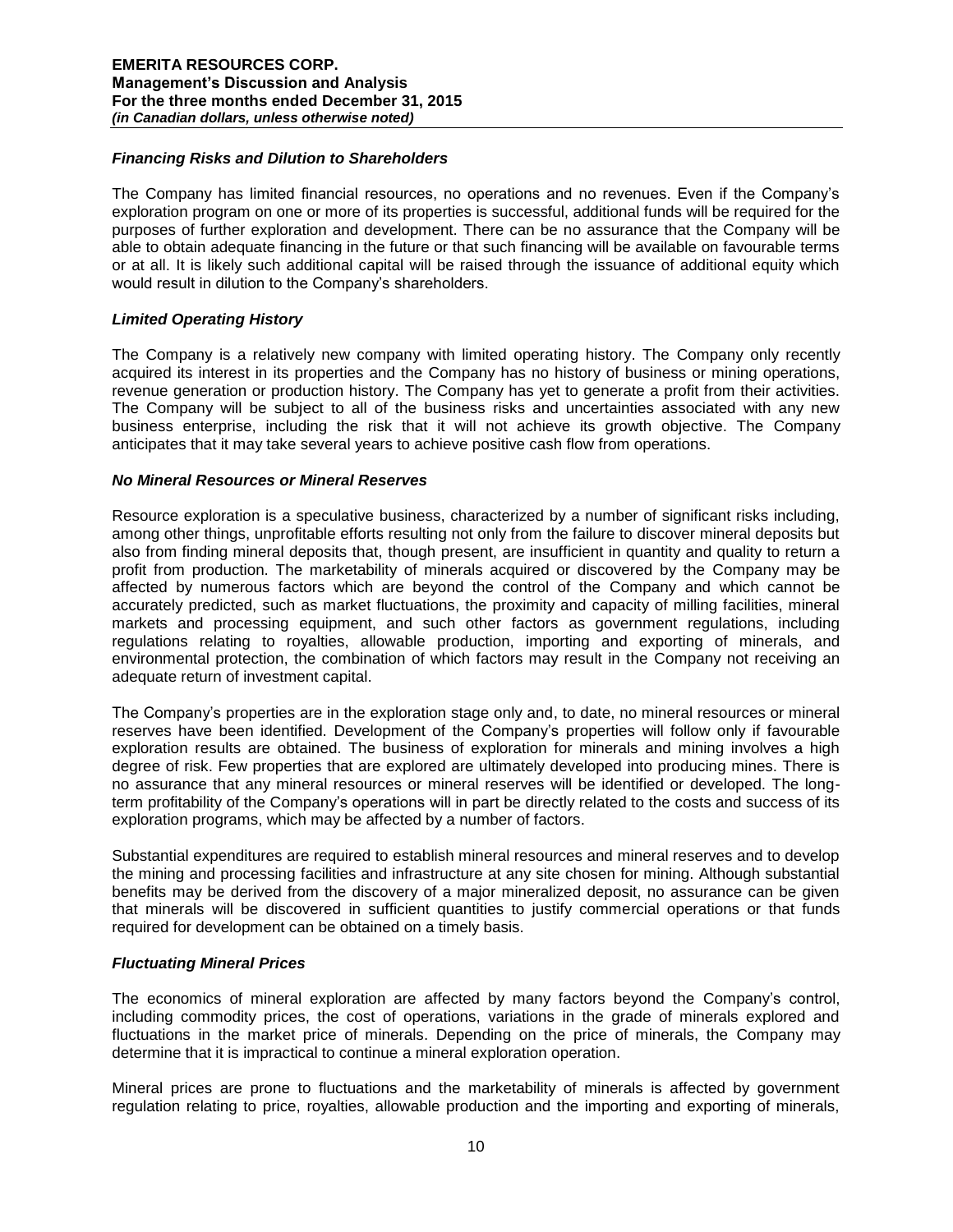the effect of which cannot be accurately predicted. There is no assurance that a profitable market will exist for the sale of any minerals that may be found on the Company's properties.

# *Regulatory, Permit and License Requirements*

The current or future operations of the Company require permits from various governmental authorities, and such operations are and will be governed by laws and regulations that may concern, among other things, exploration, development, production, taxes, labour standards, occupational health, waste disposal, toxic substances, land use, environmental protection, site safety and other matters. Companies engaged in the exploration and development of mineral properties generally experience increased costs and delays in development and other schedules as a result of the need to comply with applicable laws, regulations and permits. There can be no assurance that all permits which the Company may require for facilities and the conduct of exploration and development operations on its properties will be obtainable on reasonable terms, or that such laws and regulations will not have an adverse effect on any exploration or development project which the Company might undertake.

Failure to comply with applicable laws, regulations and permitting requirements may result in enforcement actions, including orders issued by regulatory or judicial authorities causing operations to cease or be curtailed and may include corrective measures requiring capital expenditures, installation of additional equipment or remedial actions. Parties engaged in exploration and development operations may be required to compensate those suffering loss or damage by reason of the exploration and development activities and may have civil or criminal fines or penalties imposed upon them for violation of applicable laws or regulations. Amendments to current laws, regulations and permits governing operations and activities of mineral companies, or more stringent implementation thereof, could have a material adverse impact on the Company and cause increases in capital expenditures or exploration and development costs, or require abandonment or delays in the development of new or existing properties.

With respect to the Aznalcóllar tender appeal process there can be no certainty with respect to further developments of the appeal or the results of any recourse initiated by the applicable governmental entities in Spain with respect to the tender process. In addition, there can be no certainty with respect to the timing regarding any potential resolution of the tender review process, the ability of the Company to be successful with its appeal or the potential for the Company to be awarded the Aznalcóllar Project.

# *Title to Properties*

Acquisition of title to mineral properties is a very detailed and time-consuming process. Title to, and the area of, mineral properties may be disputed. The Company has advised that one of the exploration permits with respect to the Los Vieros Property, which is comprised of four exploration permits that cover an area of 23,175 hectares, has been granted to a third party and will not be granted to the Company. This permit was comprised of 8,820 hectares of the Los Vieros Property.The Company cannot give an assurance that title to some or all of the Company's interest in its properties will not be challenged or impugned. Mineral properties sometimes contain claims or transfer histories that examiners cannot verify. A successful claim that the Company does not have the interest it understands it has in its properties could cause the Company to lose any rights to explore, develop and mine any minerals on such properties without compensation for its prior expenditures relating thereto.

# *Competition*

The mineral exploration and development industry is highly competitive. The Company will have to compete with other companies, many of which have greater financial, technical and other resources than the Company, for, among other things, the acquisition of minerals claims, leases and other mineral interests, as well as for the recruitment and retention of qualified employees and other personnel. Failure to compete successfully against other companies could have a material adverse effect on the Company and its prospects.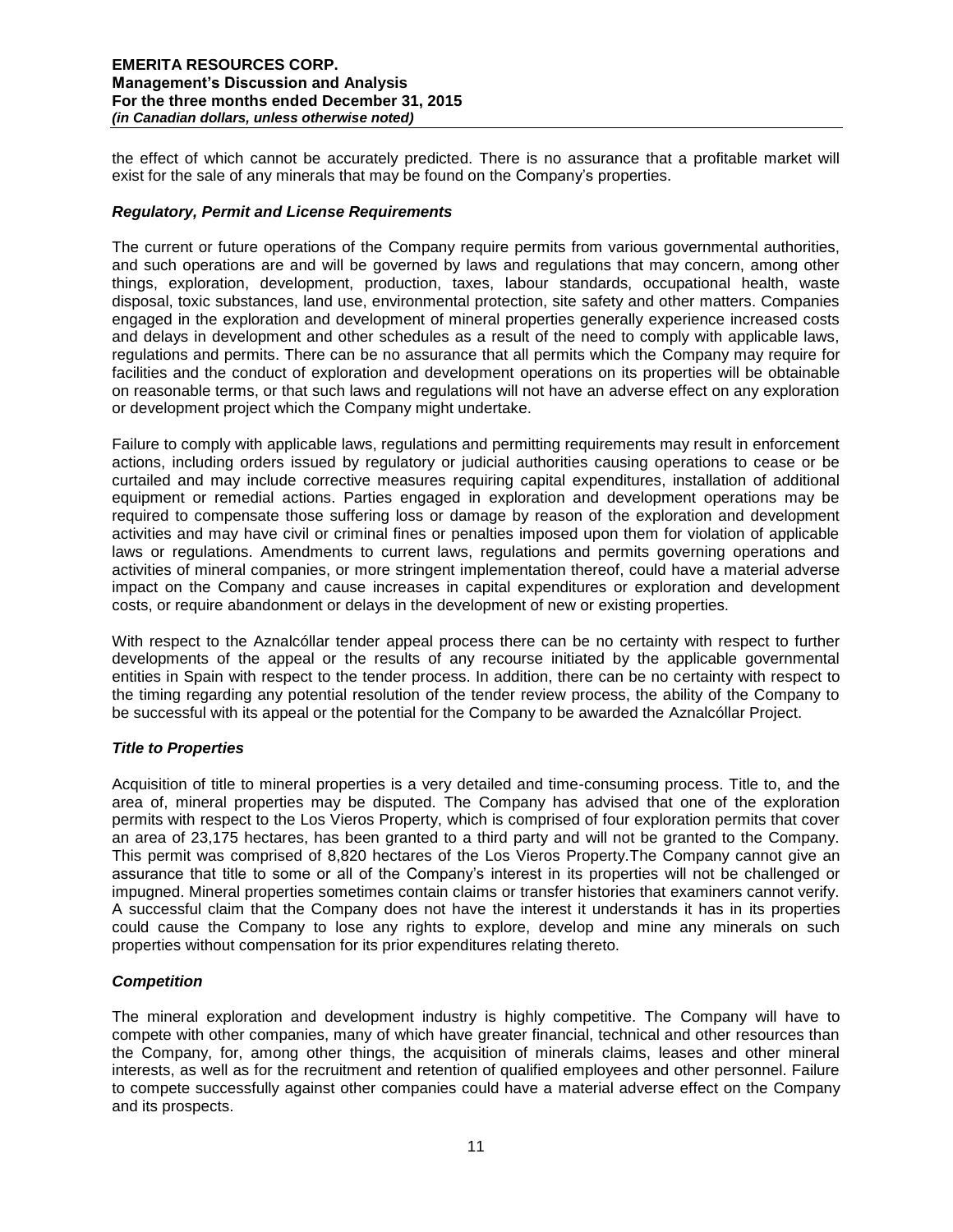# *Reliance on Management and Dependence on Key Personnel*

The success of the Company will be largely dependent upon the performance of its directors and officers and the ability to attract and retain key personnel. The loss of the services of these persons may have a material adverse effect on the Company's business and prospects. The Company will compete with numerous other companies for the recruitment and retention of qualified employees and contractors. There is no assurance that the Company can maintain the service of its directors and officers or other qualified personnel required to operate its business. Failure to do so could have a material adverse effect on the Company and its prospects.

# *Environmental Risks*

The Company's exploration and appraisal programs will, in general, be subject to approval by regulatory bodies. Additionally, all phases of the exploration, development and mining business present environmental risks and hazards and are subject to environmental regulation pursuant to a variety of international conventions and national and local laws and regulations. Environmental legislation provides for, among other things, restrictions and prohibitions on spills, releases or emissions of various substances produced in association with exploration, development and mining operations. The legislation also requires that wells and facility sites be operated, maintained, abandoned and reclaimed to the satisfaction of applicable regulatory authorities. Compliance with such legislation can require significant expenditures and a breach may result in the imposition of fines and penalties, some of which may be material. Environmental legislation is evolving in a manner expected to result in stricter standards and enforcement, larger fines and liability and potentially increased capital expenditures and operating costs.

# *Local Resident Concerns*

Apart from ordinary environmental issues, the exploration, development and mining of the Company's properties could be subject to resistance from local residents that could either prevent or delay exploration and development of the properties.

# *Conflicts of Interest*

Certain of the directors and officers of the Company will be engaged in, and will continue to engage in, other business activities on their own behalf and on behalf of other companies (including mineral resource companies) and, as a result of these and other activities, such directors and officers may become subject to conflicts of interest. The *Business Corporations Act* (British Columbia) ("BCBCA") provides that in the event that a director has a material interest in a contract or proposed contract or agreement that is material to an Company, the director shall disclose his interest in such contract or agreement and shall refrain from voting on any matter in respect of such contract or agreement, subject to and in accordance with the BCBCA. To the extent that conflicts of interest arise, such conflicts will be resolved in accordance with the provisions of the BCBCA.

# *Foreign Operations*

The Company's properties are located in Spain. As such, the Company's proposed activities with respect to its properties will be subject to governmental, political, economic and other uncertainties, including but not limited to expropriation of property without fair compensation, repatriation of earnings, nationalization, currency fluctuations and devaluations, exchange controls and increases in government fees, renegotiation or nullification of existing concessions and contracts, changes in taxation policies, economic sanctions and the other risks arising out of foreign governmental sovereignty over the areas in which the Company's operations will be conducted, as well as risks including loss due to civil strife, acts of war, insurrections and the actions of national labour unions. Future government actions concerning the economy, taxation, or the operation and regulation of nationally important facilities such as mines, could have a significant effect on the Company. No assurances can be given that the Company's plans and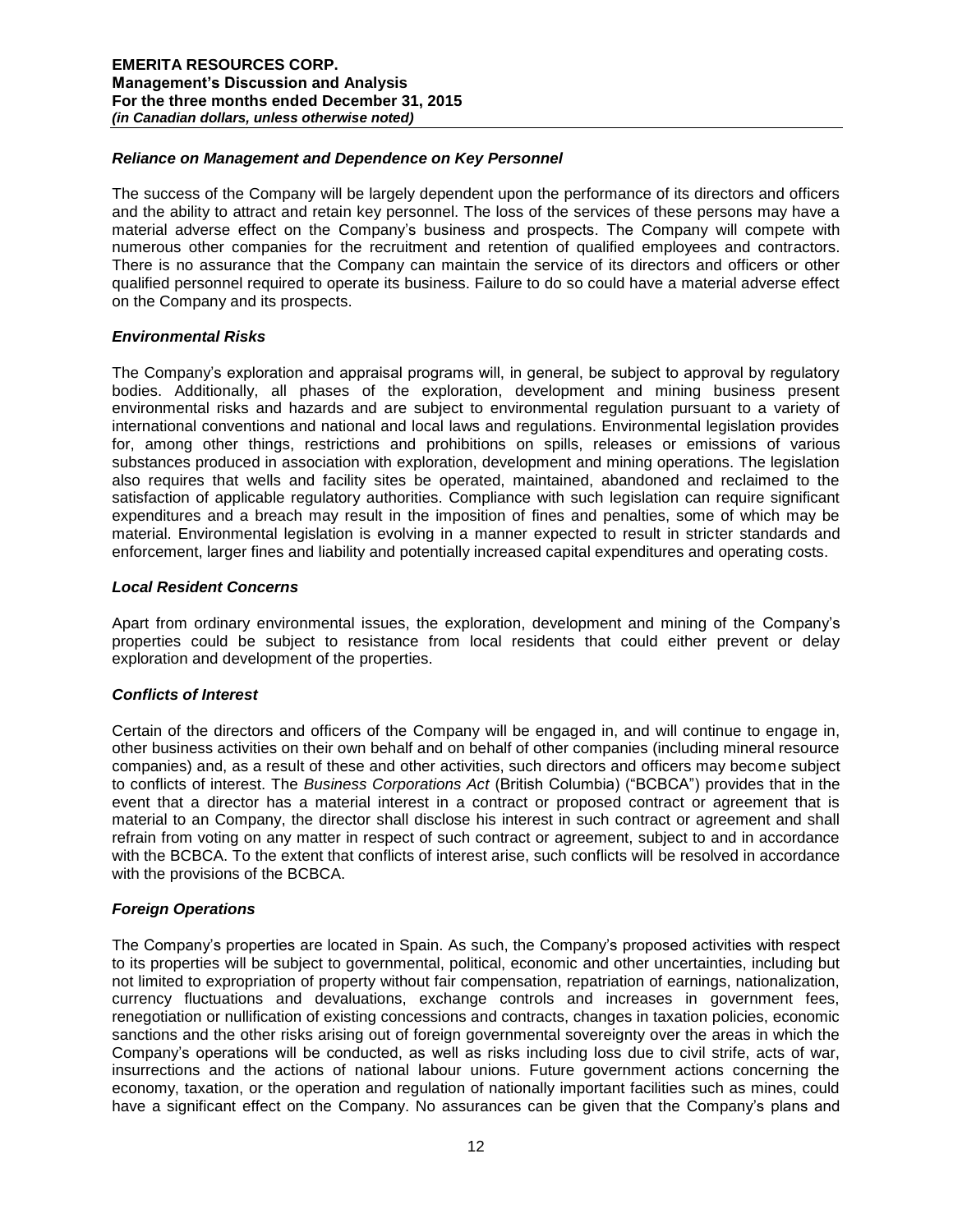operations will not be adversely affected by future developments in Spain. Any changes in regulations or shifts in political attitudes will be beyond the Company's control and may adversely affect the Company's business.

# *Uninsurable Risks*

Exploration, development and production operations on mineral properties involve numerous risks, including unexpected or unusual geological operating conditions, rock bursts, cave-ins, fires, floods, earthquakes and other environmental occurrences, any of which could result in damage to, or destruction of, equipment and mines, damage to life or property, environmental damage and possible legal liability. Although precautions to minimize risk will be taken, operations are subject to hazards that may result in environmental pollution and consequent liability that could have a material adverse impact on the business, operations and financial performance of the Company. It is not always possible to obtain insurance against all such risks and the Company may decide not to insure against certain risks as a result of high premiums or other reasons. Should such liabilities arise, they could have an adverse impact on the Company's results of operations and financial condition and could cause a decline in the value of the Company securities.

# *Litigation*

The Company and/or its directors or officers may be subject to a variety of civil or other legal proceedings, with or without merit.